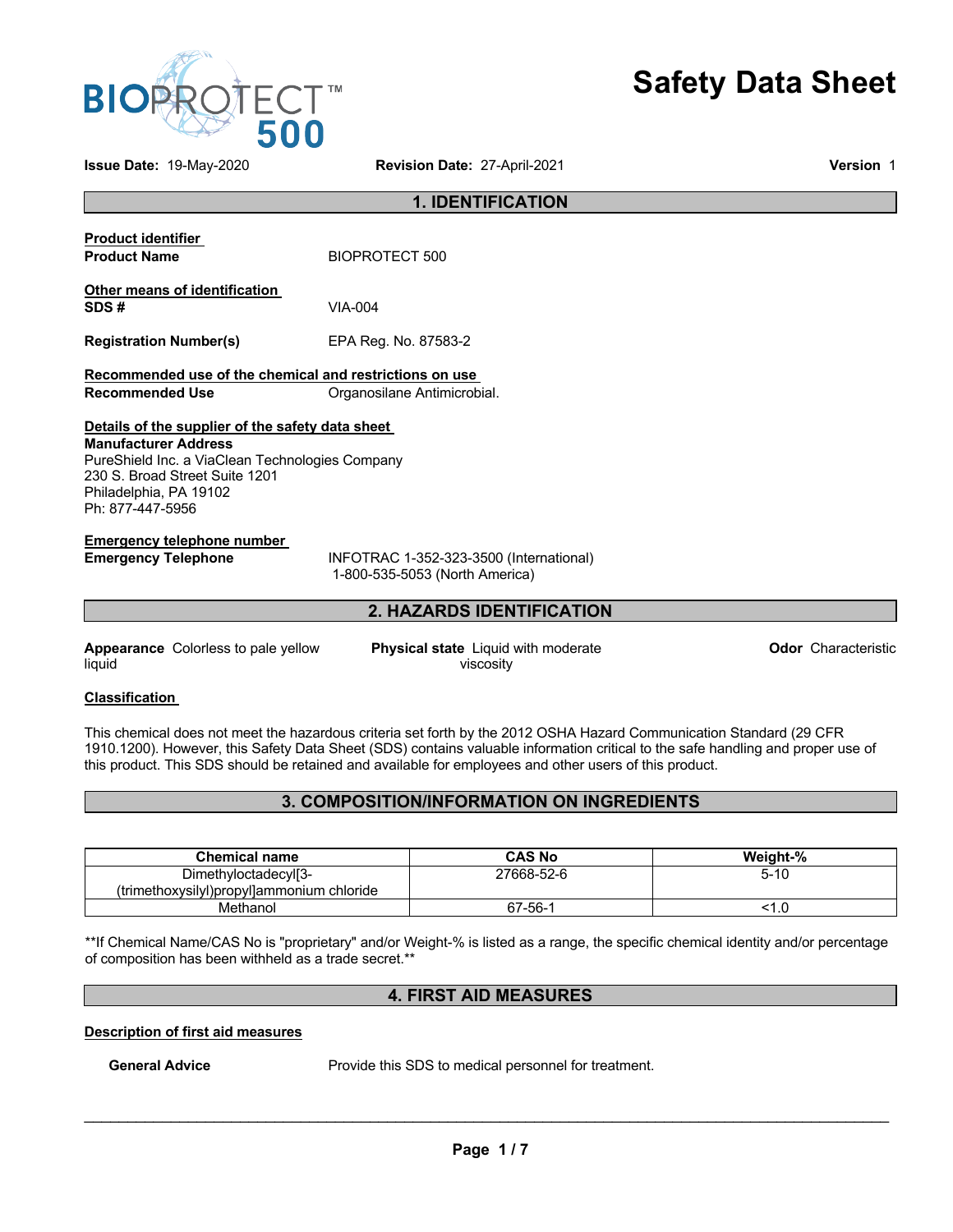| <b>Eye Contact</b>               | Rinse cautiously with water for several minutes. Remove contact lenses, if present and<br>easy to do. Continue rinsing. If eye irritation persists: Get medical advice/attention.                                               |  |  |
|----------------------------------|---------------------------------------------------------------------------------------------------------------------------------------------------------------------------------------------------------------------------------|--|--|
| <b>Skin Contact</b>              | Remove/Take off immediately all contaminated clothing. Rinse skin with water/shower. Call<br>a poison center or doctor/physician if you feel unwell or if skin irritation persists. Wash<br>contaminated clothing before reuse. |  |  |
| <b>Inhalation</b>                | Remove exposed individual(s) to fresh air for 20 minutes. Consult a physician/poison center<br>if individual's condition declines or if symptoms persist. If not breathing, give artificial<br>respiration.                     |  |  |
| Ingestion                        | Rinse mouth. Do not induce vomiting without medical advice. Drink 1 or 2 glasses of water.<br>Never give anything by mouth to an unconscious person. Call a poison center or<br>doctor/physician if you feel unwell.            |  |  |
|                                  | Most important symptoms and effects, both acute and delayed                                                                                                                                                                     |  |  |
| <b>Symptoms</b>                  | Moderate skin and eye irritation. May cause gastrointestinal irritation, nausea, diarrhea, and<br>vomiting.                                                                                                                     |  |  |
|                                  | Indication of any immediate medical attention and special treatment needed                                                                                                                                                      |  |  |
| <b>Notes to Physician</b>        | Treat symptomatically.                                                                                                                                                                                                          |  |  |
| <b>5. FIRE-FIGHTING MEASURES</b> |                                                                                                                                                                                                                                 |  |  |
|                                  |                                                                                                                                                                                                                                 |  |  |

#### **Suitable Extinguishing Media**

Dry chemical. Foam. Water spray (fog). Carbon dioxide (CO2).

**Unsuitable Extinguishing Media** Not determined.

#### **Specific Hazards Arising from the Chemical**

Product is not flammable or combustible.

**Hazardous combustion products** Carbon oxides.

#### **Protective equipment and precautions for firefighters**

As in any fire, wear self-contained breathing apparatus pressure-demand, MSHA/NIOSH (approved or equivalent) and full protective gear. Cool exposed containers with water to prevent rupturing.

# **6. ACCIDENTAL RELEASE MEASURES**

### **Personal precautions, protective equipment and emergency procedures**

| <b>Personal Precautions</b>                          | Wear protective clothing as described in Section 8 of this safety data sheet. Provide<br>adequate ventilation.                                             |  |
|------------------------------------------------------|------------------------------------------------------------------------------------------------------------------------------------------------------------|--|
| <b>Environmental precautions</b>                     |                                                                                                                                                            |  |
| <b>Environmental precautions</b>                     | See Section 12 for additional Ecological Information.                                                                                                      |  |
| Methods and material for containment and cleaning up |                                                                                                                                                            |  |
| <b>Methods for Containment</b>                       | Prevent further leakage or spillage if safe to do so. Soak up and contain spill with an inert<br>(i.e. vermiculite, dry sand or earth) absorbent material. |  |
| <b>Methods for Clean-Up</b>                          | Sweep up and shovel into suitable containers for disposal. For waste disposal, see section<br>13 of the SDS.                                               |  |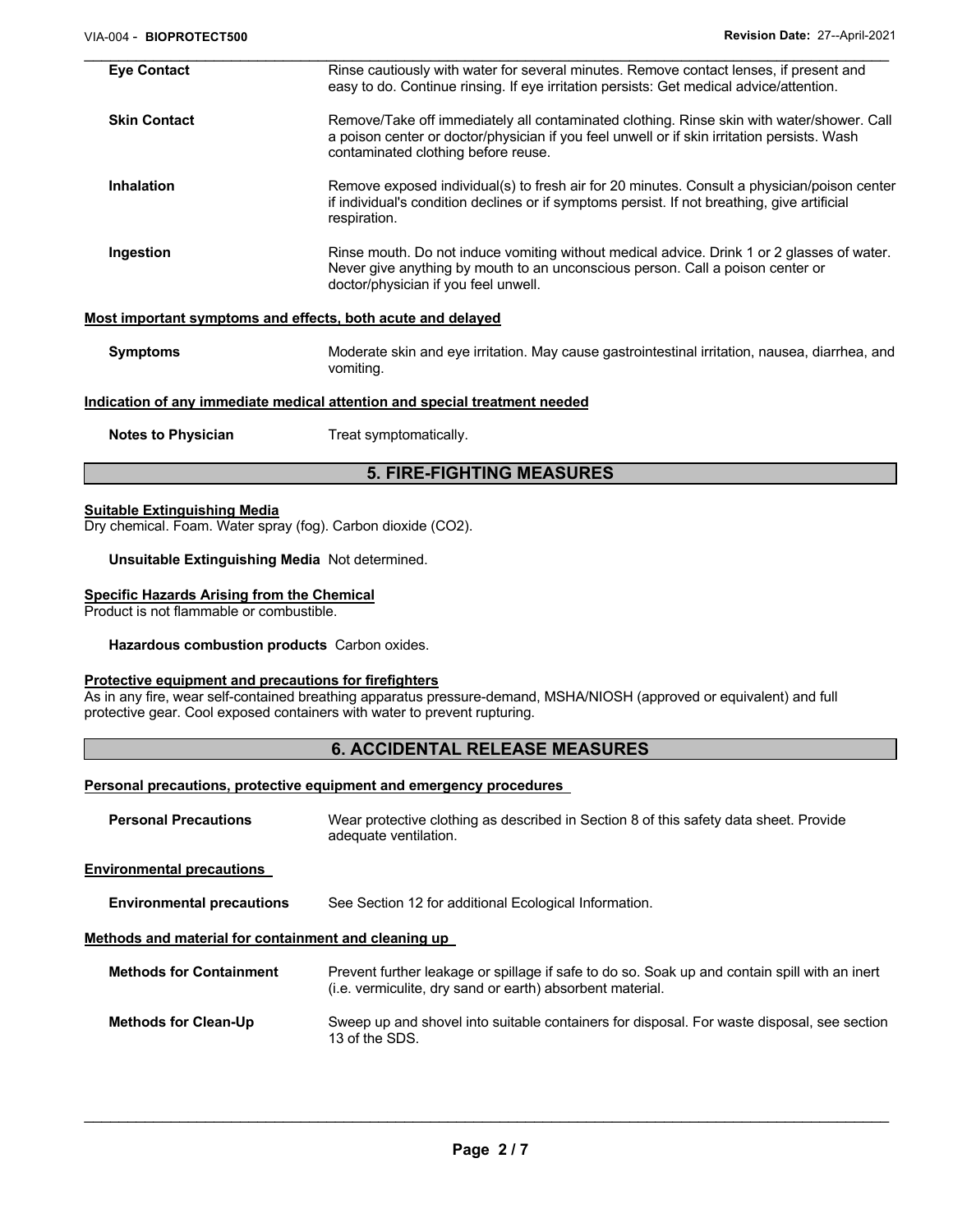# \_\_\_\_\_\_\_\_\_\_\_\_\_\_\_\_\_\_\_\_\_\_\_\_\_\_\_\_\_\_\_\_\_\_\_\_\_\_\_\_\_\_\_\_\_\_\_\_\_\_\_\_\_\_\_\_\_\_\_\_\_\_\_\_\_\_\_\_\_\_\_\_\_\_\_\_\_\_\_\_\_\_\_\_\_\_\_\_\_\_\_\_\_ **7. HANDLING AND STORAGE**

#### **Precautions for safe handling**

| <b>Advice on Safe Handling</b>                               | Wash face, hands and any exposed skin thoroughly after handling. Do not eat, drink or<br>smoke when using this product. Wear eye/face protection. |  |
|--------------------------------------------------------------|---------------------------------------------------------------------------------------------------------------------------------------------------|--|
| Conditions for safe storage, including any incompatibilities |                                                                                                                                                   |  |

| <b>Storage Conditions</b>     | Keep containers tightly closed in a dry, cool and well-ventilated place.                                   |
|-------------------------------|------------------------------------------------------------------------------------------------------------|
| <b>Incompatible Materials</b> | Do not mix with other cleaners or chemicals. Strong oxidizing agents. Inorganic acids.<br>Inorganic bases. |

# **8. EXPOSURE CONTROLS/PERSONAL PROTECTION**

# **Exposure Guidelines**

| <b>Chemical name</b> | <b>ACGIH TLV</b> | <b>OSHA PEL</b>                     | <b>NIOSH IDLH</b>          |
|----------------------|------------------|-------------------------------------|----------------------------|
| Methanol             | STEL: 250 ppm    | TWA: 200 ppm                        | IDLH: 6000 ppm             |
| 67-56-1              | TWA: 200 ppm     | TWA: $260 \text{ mg/m}^3$           | <b>TWA: 200 ppm</b>        |
|                      | c*               | (vacated) TWA: 200 ppm              | TWA: $260 \text{ mg/m}^3$  |
|                      |                  | (vacated) TWA: $260 \text{ mg/m}^3$ | STEL: 250 ppm              |
|                      |                  | (vacated) STEL: 250 ppm             | STEL: $325 \text{ mg/m}^3$ |
|                      |                  | (vacated) STEL: 325 mg/m $3$        |                            |
|                      |                  | (vacated) S*                        |                            |

#### **Appropriate engineering controls**

**Engineering Controls** Apply technical measures to comply with the occupational exposure limits. Make emergency eyewash stations, safety/quick-drench showers, and washing facilities available in work area. General ventilation is recommended.

#### **Individual protection measures, such as personal protective equipment**

| <b>Eye/Face Protection</b>      | Chemical safety goggles/faceshield. Refer to 29 CFR 1910.133 for eye and face protection<br>requlations.                                                                                                      |
|---------------------------------|---------------------------------------------------------------------------------------------------------------------------------------------------------------------------------------------------------------|
| <b>Skin and Body Protection</b> | Wear impervious protective clothing, including boots, gloves, lab coat, apron or coveralls,<br>as appropriate, to prevent skin contact. Refer to 29 CFR 1910.138 for appropriate skin and<br>body protection. |
| <b>Respiratory Protection</b>   | IF TLV is exceeded, use a NIOSH/MSHA approved respirator. Refer to 29 CFR 1910.134<br>for respiratory protection requirements.                                                                                |

**General Hygiene Considerations** Handle in accordance with good industrial hygiene and safety practice.

# **9. PHYSICAL AND CHEMICAL PROPERTIES**

#### **Information on basic physical and chemical properties**

| <b>Physical state</b><br><b>Appearance</b><br><b>Color</b> | Liquid with moderate viscosity<br>Colorless to pale yellow liquid<br>Colorless to pale yellow | Odor<br><b>Odor Threshold</b> | Characteristic<br>Not determined |
|------------------------------------------------------------|-----------------------------------------------------------------------------------------------|-------------------------------|----------------------------------|
| <b>Property</b>                                            | <b>Values</b>                                                                                 | Remarks • Method              |                                  |
| рH                                                         | $4.0 - 6.0$                                                                                   |                               |                                  |
| Melting point / freezing point                             | Not determined                                                                                |                               |                                  |
| Boiling point / boiling range                              | Not determined                                                                                |                               |                                  |
| <b>Flash point</b>                                         | Not determined                                                                                |                               |                                  |
| <b>Evaporation Rate</b>                                    | Not determined                                                                                |                               |                                  |
| <b>Flammability (Solid, Gas)</b>                           | Not determined                                                                                |                               |                                  |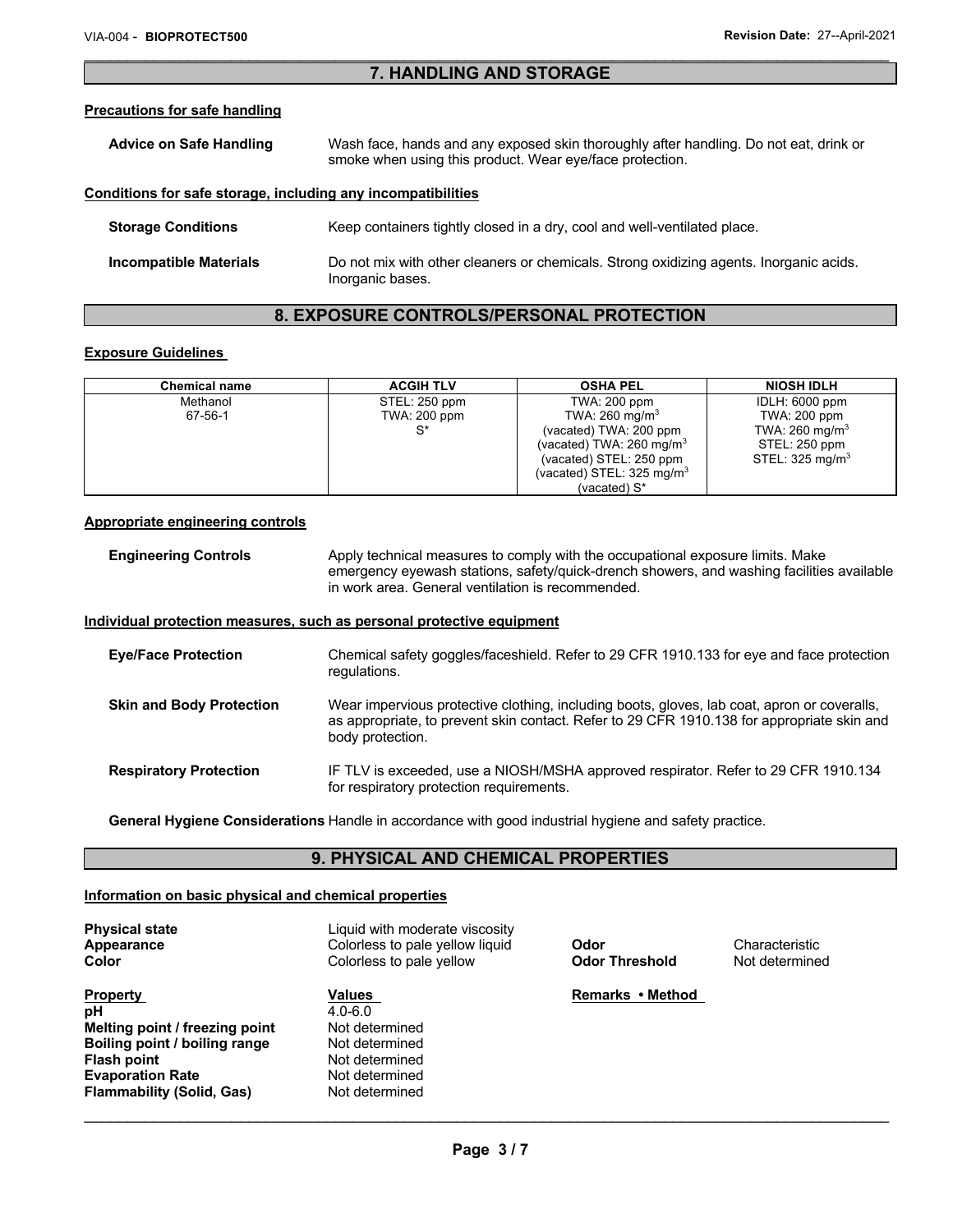| <b>Flammability Limit in Air</b>          |                   |  |
|-------------------------------------------|-------------------|--|
| Upper flammability or explosive<br>limits | Not determined    |  |
| Lower flammability or explosive<br>limits | Not determined    |  |
| <b>Vapor Pressure</b>                     | N/A               |  |
| <b>Vapor Density</b>                      | N/A               |  |
| <b>Relative Density</b>                   | $1.00 + 7 - 0.02$ |  |
| <b>Water Solubility</b>                   | Not determined    |  |
| Solubility in other solvents              | Not determined    |  |
| <b>Partition Coefficient</b>              | Not determined    |  |
| <b>Autoignition temperature</b>           | Not determined    |  |
| <b>Decomposition temperature</b>          | Not determined    |  |
| <b>Kinematic viscosity</b>                | Not determined    |  |
| <b>Dynamic Viscosity</b>                  | Not determined    |  |
| <b>Explosive Properties</b>               | Not determined    |  |
| <b>Oxidizing Properties</b>               | Not determined    |  |

# **10. STABILITY AND REACTIVITY**

#### **Reactivity**

Not reactive under normal conditions.

#### **Chemical stability**

Stable under recommended storage conditions.

#### **Possibility of hazardous reactions**

None under normal processing.

**Hazardous Polymerization** Hazardous polymerization does not occur.

#### **Conditions to Avoid**

Excessive heat and fire. Keep from freezing.

#### **Incompatible materials**

**Product Information** 

Do not mix with other cleaners or chemicals. Strong oxidizing agents. Inorganic acids. Inorganic bases.

#### **Hazardous decomposition products**

None known based on information supplied.

# **11. TOXICOLOGICAL INFORMATION**

#### **Information on likely routes of exposure**

| <b>Eye Contact</b>  | May cause temporary irritation on eye contact.      |
|---------------------|-----------------------------------------------------|
| <b>Skin Contact</b> | Prolonged contact may cause redness and irritation. |
| <b>Inhalation</b>   | May cause irritation if inhaled.                    |
| Ingestion           | May cause irritation of gastrointestinal tract.     |

#### **Component Information**

| Chemical                            | <b>LD50</b>                 | D50                                    | C50                |
|-------------------------------------|-----------------------------|----------------------------------------|--------------------|
| name                                | วral                        | Dermal                                 |                    |
| hvloctadecvll3-<br>$\sim$ .<br>חו⊔∟ | 5000<br>Rat<br>ma/kc<br>. . | -<br>2000<br>$\sim$<br>Rabbit<br>na/ka | Raı<br>ma/l<br>. . |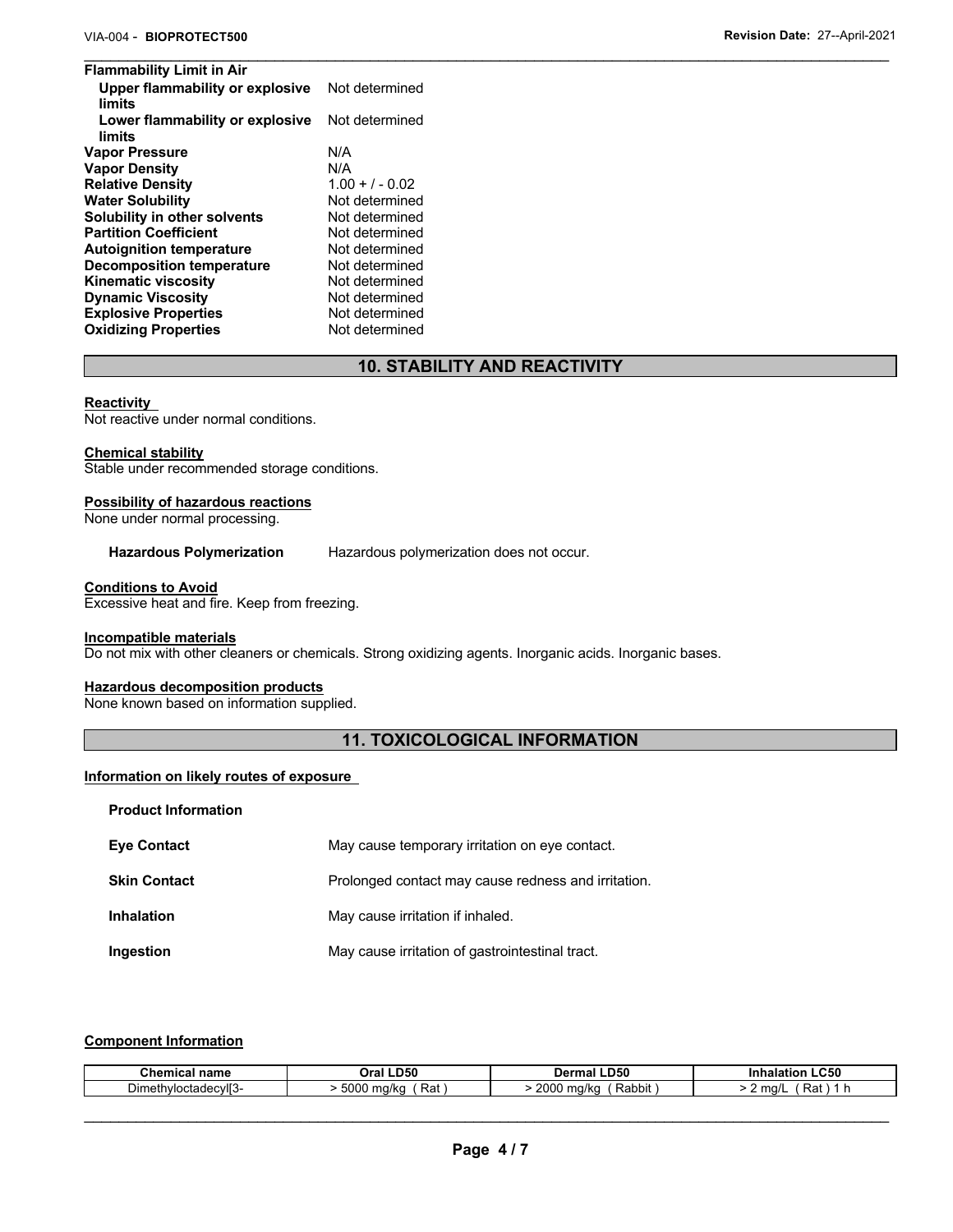| (trimethoxysilyl)propyl]ammonium |                         |                                  |                                 |
|----------------------------------|-------------------------|----------------------------------|---------------------------------|
| chloride                         |                         |                                  |                                 |
| 27668-52-6                       |                         |                                  |                                 |
| Methanol                         | $= 6200$ mg/kg (Rat)    | $= 15800$ mg/kg (Rabbit) = 15840 | $= 22500$ ppm (Rat) 8 h = 64000 |
| 67-56-1                          |                         | ' Rabbit )<br>mg/kg              | (Rat)4 h<br>ppm                 |
| (3-Chloropropyl)trimethoxysilane | $= 6170 \mu L/kg$ (Rat) | $= 2830 \mu L/kg$ (Rabbit)       |                                 |
| 2530-87-2                        |                         |                                  |                                 |

\_\_\_\_\_\_\_\_\_\_\_\_\_\_\_\_\_\_\_\_\_\_\_\_\_\_\_\_\_\_\_\_\_\_\_\_\_\_\_\_\_\_\_\_\_\_\_\_\_\_\_\_\_\_\_\_\_\_\_\_\_\_\_\_\_\_\_\_\_\_\_\_\_\_\_\_\_\_\_\_\_\_\_\_\_\_\_\_\_\_\_\_\_

# **Symptoms related to the physical, chemical and toxicological characteristics**

**Symptoms** Please see section 4 of this SDS for symptoms.

### **Delayed and immediate effects as well as chronic effects from short and long-term exposure**

**Carcinogenicity** Based on the information provided, this product does not contain any carcinogens or potential carcinogens as listed by OSHA, IARC or NTP.

#### **Numerical measures of toxicity**

Not determined.

# **12. ECOLOGICAL INFORMATION**

#### **Ecotoxicity**

An environmental hazard cannot be excluded in the event of unprofessional handling or disposal.

# **Component Information**

| <b>Chemical name</b> | Algae/aguatic plants | Fish                               | <b>Crustacea</b> |
|----------------------|----------------------|------------------------------------|------------------|
| Methanol             |                      | 19500 - 20700: 96 h Oncorhynchus   |                  |
| 67-56-1              |                      | mykiss mg/L LC50 flow-through 18 - |                  |
|                      |                      | 20: 96 h Oncorhynchus mykiss mL/L  |                  |
|                      |                      | LC50 static 28200: 96 h Pimephales |                  |
|                      |                      | promelas mg/L LC50 flow-through    |                  |
|                      |                      | 100: 96 h Pimephales promelas      |                  |
|                      |                      | mg/L LC50 static 13500 - 17600: 96 |                  |
|                      |                      | h Lepomis macrochirus mg/L LC50    |                  |
|                      |                      | flow-through                       |                  |

#### **Persistence/Degradability**

Not determined.

# **Bioaccumulation**

There is no data for this product.

#### **Mobility**

| $7$ hemical<br>name | $- - -$<br>.<br><b>coefficien</b><br>--<br>'i∩n<br>ıor |
|---------------------|--------------------------------------------------------|
| Methanol            | $- -$<br><u>ו וטי</u>                                  |
| $67 - 56 - 7$       |                                                        |

#### **Other Adverse Effects**

Not determined

# **13. DISPOSAL CONSIDERATIONS**

### **Waste Treatment Methods**

| <b>Disposal of Wastes</b>     | Disposal should be in accordance with applicable regional, national and local laws and<br>regulations. |
|-------------------------------|--------------------------------------------------------------------------------------------------------|
| <b>Contaminated Packaging</b> | Disposal should be in accordance with applicable regional, national and local laws and<br>regulations. |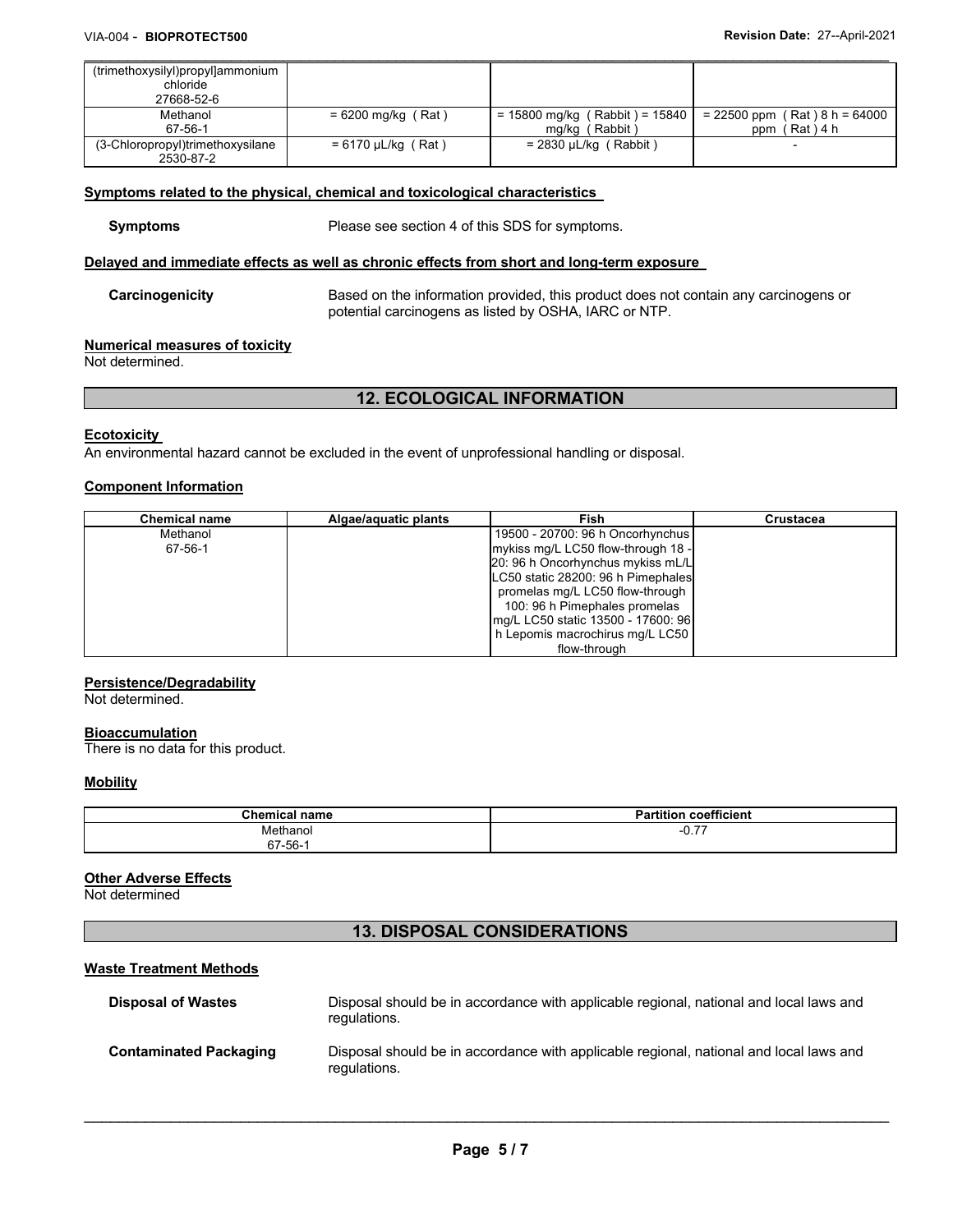#### \_\_\_\_\_\_\_\_\_\_\_\_\_\_\_\_\_\_\_\_\_\_\_\_\_\_\_\_\_\_\_\_\_\_\_\_\_\_\_\_\_\_\_\_\_\_\_\_\_\_\_\_\_\_\_\_\_\_\_\_\_\_\_\_\_\_\_\_\_\_\_\_\_\_\_\_\_\_\_\_\_\_\_\_\_\_\_\_\_\_\_\_\_ **US EPA Waste Number**

| <b>Chemical name</b> | <b>RCRA</b> | <b>RCRA</b><br><b>Basis for Listing</b> | <b>RCRA - D Series Wastes</b> | <b>RCRA - U Series Wastes</b> |
|----------------------|-------------|-----------------------------------------|-------------------------------|-------------------------------|
| Methanol             |             | Included in waste stream:               |                               | U154                          |
| $67 - 56 -$          |             | F039                                    |                               |                               |

#### **California Hazardous Waste Status**

| <b>Chemical name</b> | California Hazardous Waste Status |
|----------------------|-----------------------------------|
| Methanol             | Toxic                             |
| 67-56-1              | lanitable                         |

# **14. TRANSPORT INFORMATION**

| <b>Note</b> | Please see current shipping paper for most up to date shipping information, including<br>exemptions and special circumstances. |
|-------------|--------------------------------------------------------------------------------------------------------------------------------|
| <u>DOT</u>  | Not regulated                                                                                                                  |
| <u>IATA</u> | Not regulated                                                                                                                  |
| <u>IMDG</u> | Not regulated                                                                                                                  |

# **15. REGULATORY INFORMATION**

#### **International Inventories**

| <b>Chemical name</b>                                                  |           | <b>TSCA TSCA Inventory DSL/NDSL EINECS/ELI</b><br><b>Status</b> | <b>NCS</b> | <b>ENCS</b> | <b>IECSC</b> | <b>KECL</b> | <b>PICCS</b> | <b>AICS</b> |
|-----------------------------------------------------------------------|-----------|-----------------------------------------------------------------|------------|-------------|--------------|-------------|--------------|-------------|
| Dimethyloctadecyl[3-<br>(trimethoxysilyl)propyl]ammo<br>nium chloride | x         | <b>ACTIVE</b>                                                   |            |             |              |             |              |             |
| Methanol                                                              |           | <b>ACTIVE</b>                                                   |            |             |              |             |              |             |
| (3-Chloropropyl)<br>trimethoxysilane                                  | $\sqrt{}$ | <b>ACTIVE</b>                                                   |            |             |              |             |              |             |

#### **Legend:**

*TSCA - United States Toxic Substances Control Act Section 8(b) Inventory* 

*DSL/NDSL - Canadian Domestic Substances List/Non-Domestic Substances List* 

*EINECS/ELINCS - European Inventory of Existing Chemical Substances/European List of Notified Chemical Substances* 

*ENCS - Japan Existing and New Chemical Substances* 

*IECSC - China Inventory of Existing Chemical Substances* 

*KECL - Korean Existing and Evaluated Chemical Substances* 

*PICCS - Philippines Inventory of Chemicals and Chemical Substances* 

*AICS - Australian Inventory of Chemical Substances* 

#### **US Federal Regulations**

#### **CERCLA**

This material, as supplied, contains one or more substances regulated as a hazardous substance under the Comprehensive Environmental Response Compensation and Liability Act (CERCLA) (40 CFR 302)

| Chemical name | <b>Hazardous Substances RQs</b> | <b>CERCLA/SARA RQ</b> | <b>Reportable Quantity (RQ)</b> |
|---------------|---------------------------------|-----------------------|---------------------------------|
| Methanol      | 5000 lb                         |                       | RQ 5000 lb final RQ             |
| $67 - 56 - 4$ |                                 |                       | RQ 2270 kg final RQ             |

# **SARA 313**

Section 313 of Title III of the Superfund Amendments and Reauthorization Act of 1986 (SARA). This product does not contain any chemicals which are subject to the reporting requirements of the Act and Title 40 of the Code of Federal Regulations, Part 372

| <b>Chemical name</b><br>. | CAS No                      | Weight-% | <b>SARA 313</b><br>- Threshold<br>Values<br>-70 |
|---------------------------|-----------------------------|----------|-------------------------------------------------|
| Methanol - 67-56-1        | $\sim$<br><b>FO</b><br>-56- | $\cdot$  | ں.                                              |